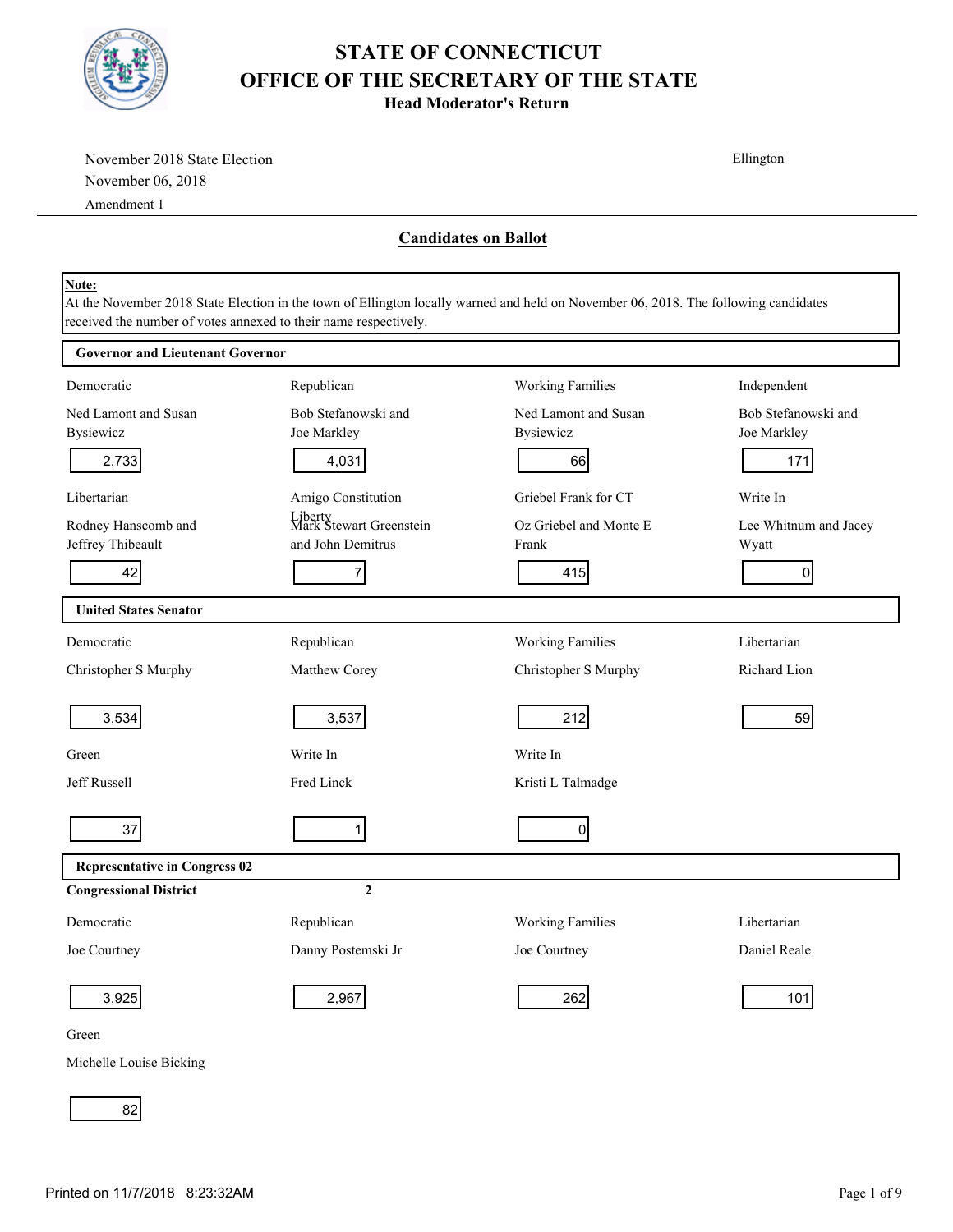

| November 2018 State Election     |                   |                         | Ellington     |
|----------------------------------|-------------------|-------------------------|---------------|
| November 06, 2018<br>Amendment 1 |                   |                         |               |
|                                  |                   |                         |               |
| <b>State Senator 03</b>          |                   |                         |               |
| <b>Senatorial District</b>       | 3                 |                         |               |
| Democratic                       | Republican        | Independent             |               |
| Tim Larson                       | Jennifer L Lovett | Jennifer L Lovett       |               |
| 2,706                            | 2,773             | 124                     |               |
| <b>State Senator 35</b>          |                   |                         |               |
| <b>Senatorial District</b>       | 35                |                         |               |
| Democratic                       | Republican        | <b>Working Families</b> | Independent   |
| John Perrier                     | Dan Champagne     | John Perrier            | John Perrier  |
| 671                              | 958               | 33                      | 35            |
| <b>State Representative 57</b>   |                   |                         |               |
| <b>Assembly District</b>         | 57                |                         |               |
| Democratic                       | Republican        |                         |               |
| Dennis Milanovich                | Christopher Davis |                         |               |
| 2,794                            | 4,518             |                         |               |
| Secretary of the State           |                   |                         |               |
| Democratic                       | Republican        | <b>Working Families</b> | Independent   |
| Denise W Merrill                 | Susan Chapman     | Denise W Merrill        | Susan Chapman |
| 3,229                            | 3,645             | 138                     | 122           |
| Libertarian                      | Green             |                         |               |
| Heather Lynn Sylvestre<br>Gwynn  | S Michael DeRosa  |                         |               |
| 69                               | 70                |                         |               |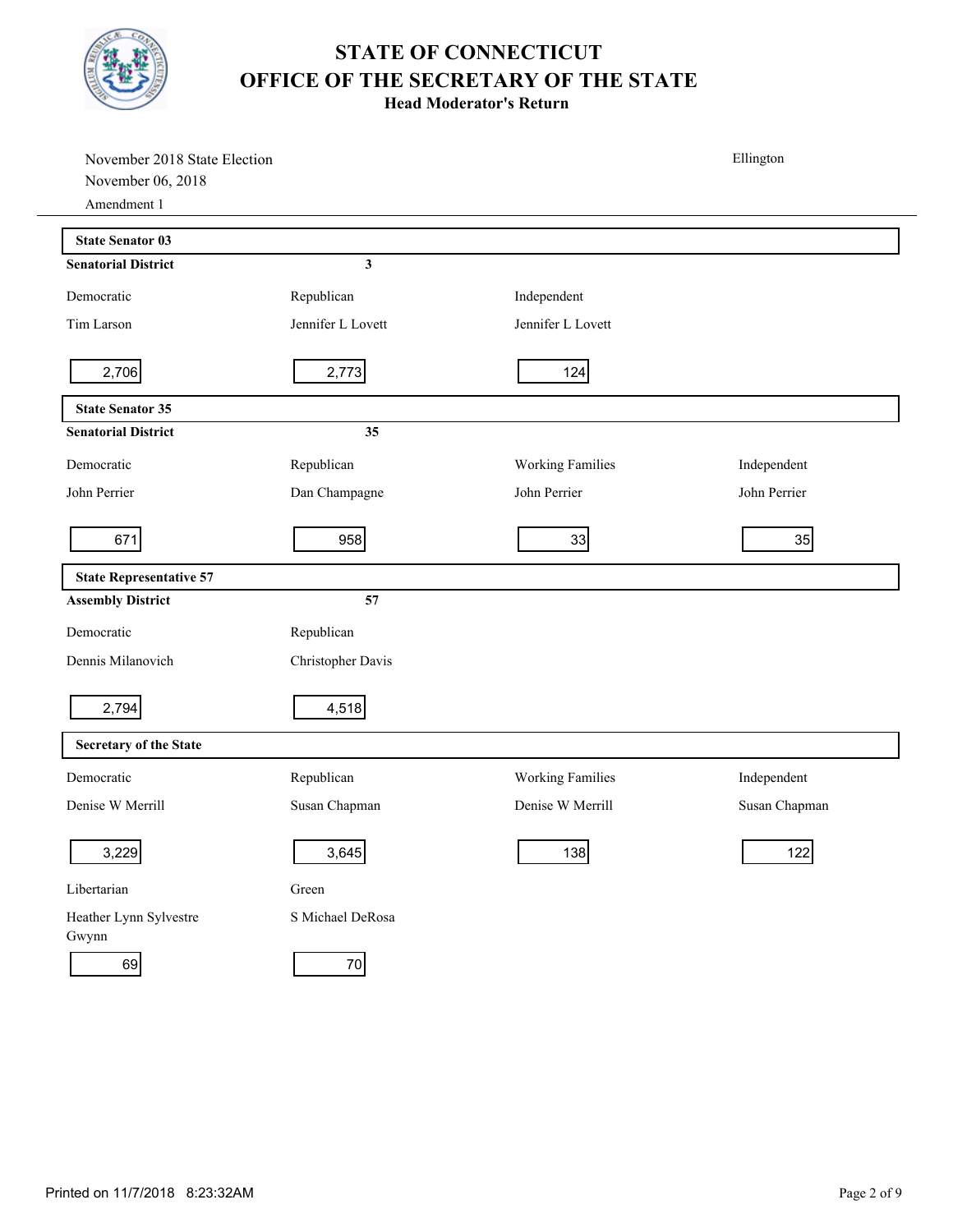

| November 2018 State Election<br>November 06, 2018 |                   |                  | Ellington    |
|---------------------------------------------------|-------------------|------------------|--------------|
| Amendment 1                                       |                   |                  |              |
| <b>Treasurer</b>                                  |                   |                  |              |
| Democratic                                        | Republican        | Working Families | Independent  |
| Shawn Wooden                                      | Thad Gray         | Shawn Wooden     | Thad Gray    |
| 3,102                                             | 3,759             | 125              | 139          |
| Libertarian                                       | Write In          |                  |              |
| Jesse Brohinsky                                   | W. Michael Downes |                  |              |
| 104                                               | 0                 |                  |              |
| Comptroller                                       |                   |                  |              |
| Democratic                                        | Republican        | Working Families | Independent  |
| Kevin Lembo                                       | Kurt Miller       | Kevin Lembo      | Kurt Miller  |
| 3,148                                             | 3,695             | 127              | 131          |
| Libertarian                                       | Green             |                  |              |
| Paul Passarelli                                   | Edward G Heflin   |                  |              |
| 82                                                | 49                |                  |              |
| <b>Attorney General</b>                           |                   |                  |              |
| Democratic                                        | Republican        | Working Families | Independent  |
| William Tong                                      | Sue Hatfield      | William Tong     | Sue Hatfield |
| 2,927                                             | 4,008             | 105              | 170          |
| Green                                             |                   |                  |              |
| Peter D Goselin                                   |                   |                  |              |
| 82                                                |                   |                  |              |
| <b>Judge of Probate 12</b>                        |                   |                  |              |
| <b>Probational District</b>                       | $12\,$            |                  |              |
| Democratic                                        | Republican        |                  |              |
| Elisa H Bartlett                                  | Kerry A. Socha    |                  |              |
| 3,882                                             | 3,361             |                  |              |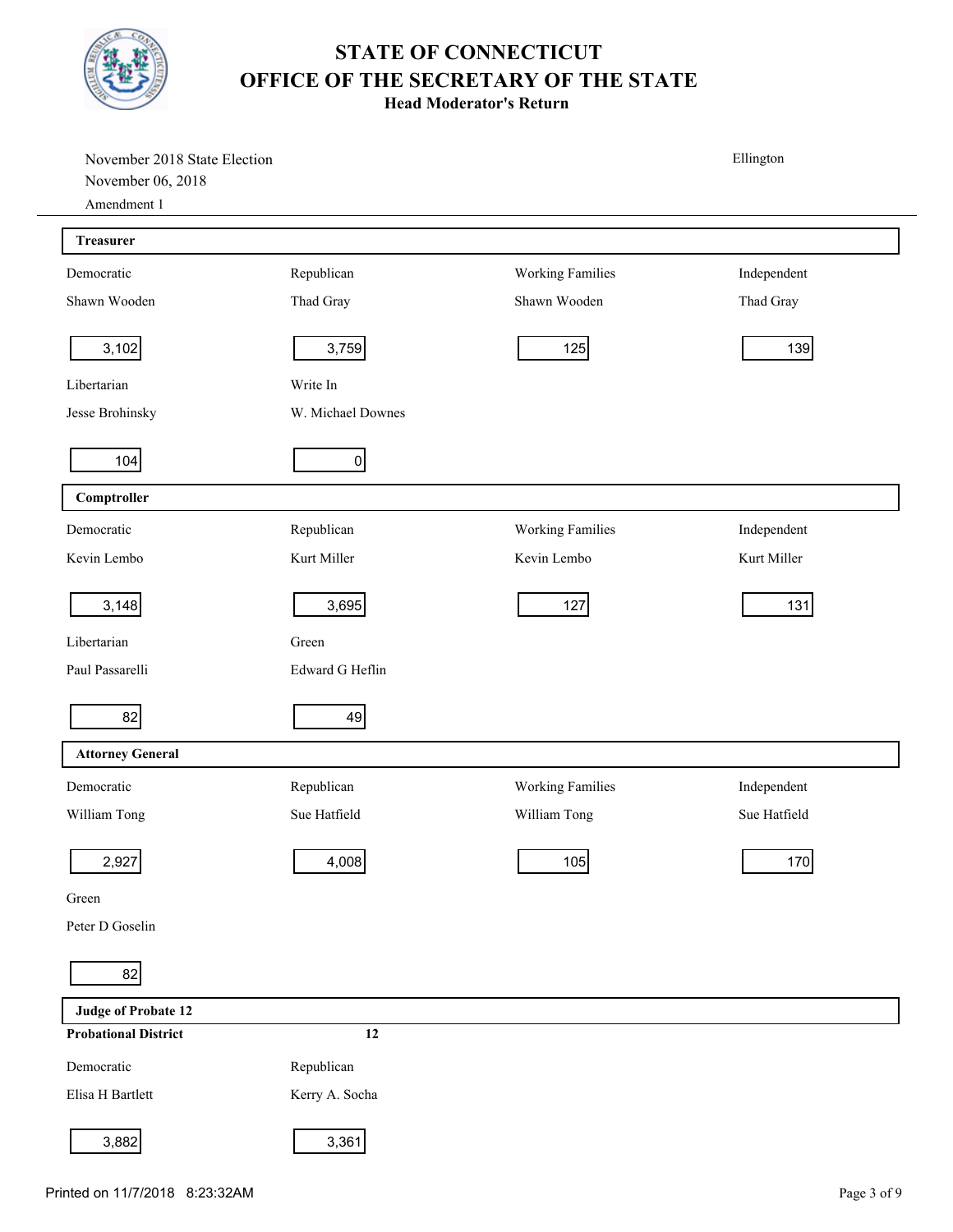

**Head Moderator's Return**

| November 2018 State Election<br>November 06, 2018 |              | Ellington                  |
|---------------------------------------------------|--------------|----------------------------|
| Amendment 1                                       |              |                            |
| <b>Registrar of Voters</b>                        |              |                            |
| Democratic                                        | Republican   |                            |
| Lois Timms-Ferrara                                | Wanda DeLand |                            |
| 3,100                                             | 4,009        |                            |
|                                                   |              | List of Votes Certified By |

-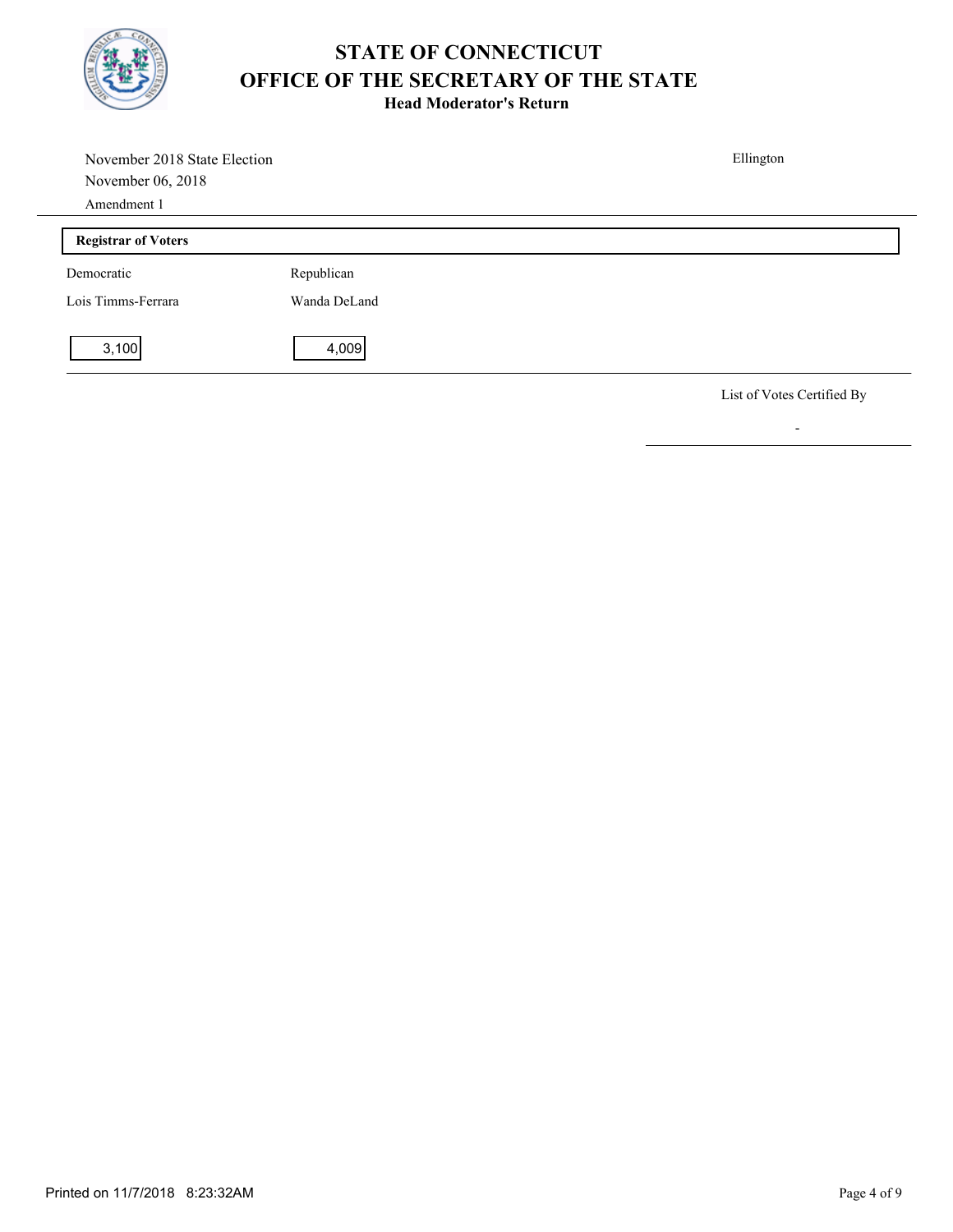

| November 2018 State Election                                                                                                                                                                                                                     | Ellington           |  |
|--------------------------------------------------------------------------------------------------------------------------------------------------------------------------------------------------------------------------------------------------|---------------------|--|
| November 06, 2018                                                                                                                                                                                                                                |                     |  |
| Amendment 1                                                                                                                                                                                                                                      |                     |  |
| <b>Report of Absentee Ballots</b>                                                                                                                                                                                                                |                     |  |
| <b>Congressional District 2</b>                                                                                                                                                                                                                  |                     |  |
| <b>Number Received from Town Clerk</b>                                                                                                                                                                                                           |                     |  |
| <b>Number Issued</b>                                                                                                                                                                                                                             |                     |  |
| <b>Election Day Registration</b><br>Presidential<br>Military<br><b>Overseas</b><br>Absentee                                                                                                                                                      |                     |  |
|                                                                                                                                                                                                                                                  |                     |  |
| ٠<br>٠<br>3 <sup>1</sup><br>٠<br>$\mathbf{2}$<br>384<br>88<br>$\Omega$                                                                                                                                                                           | =<br>477            |  |
| <b>Number Rejected</b>                                                                                                                                                                                                                           | $(-)$               |  |
| Absentee<br>Military<br><b>Overseas</b><br><b>Election Day Registration</b><br>Presidential                                                                                                                                                      |                     |  |
| ٠<br>8 <sup>1</sup><br>٠<br>٠<br>$\overline{0}$<br>$\overline{0}$<br>٠<br>$\overline{0}$<br>0                                                                                                                                                    | 8 <sup>1</sup><br>= |  |
|                                                                                                                                                                                                                                                  |                     |  |
| Number Counted                                                                                                                                                                                                                                   | 469                 |  |
| <b>Report of Provisional Ballots</b>                                                                                                                                                                                                             |                     |  |
| Total Provisional Ballots Issued Town wide                                                                                                                                                                                                       |                     |  |
|                                                                                                                                                                                                                                                  | $\overline{0}$      |  |
| <b>Official Check List Report</b>                                                                                                                                                                                                                |                     |  |
| <b>Names on Official Check List</b>                                                                                                                                                                                                              | 10,066              |  |
| (Names on the Official check list-Names on Active List and names Restored to the Active List                                                                                                                                                     |                     |  |
| on Election Day; also Overseas Ballot Applicants.)                                                                                                                                                                                               | $(+)$               |  |
| <b>Election Day Registration</b>                                                                                                                                                                                                                 | 88                  |  |
| (Total Election Day Registration (EDR) Issued)                                                                                                                                                                                                   |                     |  |
| <b>Grand Total Names on Active List</b>                                                                                                                                                                                                          | 10,154              |  |
| <b>Names Checked as Having Voted</b>                                                                                                                                                                                                             | 7,522               |  |
| (Total of names-by-name count of ALL names checked on the Official Check List as having<br>voted at the polls, by Absentee ballot and by Overseas Ballot -- including names checked at<br>the absente ballot central counting location, if any.) |                     |  |
| Total Votes for Governor/President<br>All Candidates                                                                                                                                                                                             | 7,465               |  |
| (This number should be less than or Equal to names checkes as having voted)                                                                                                                                                                      |                     |  |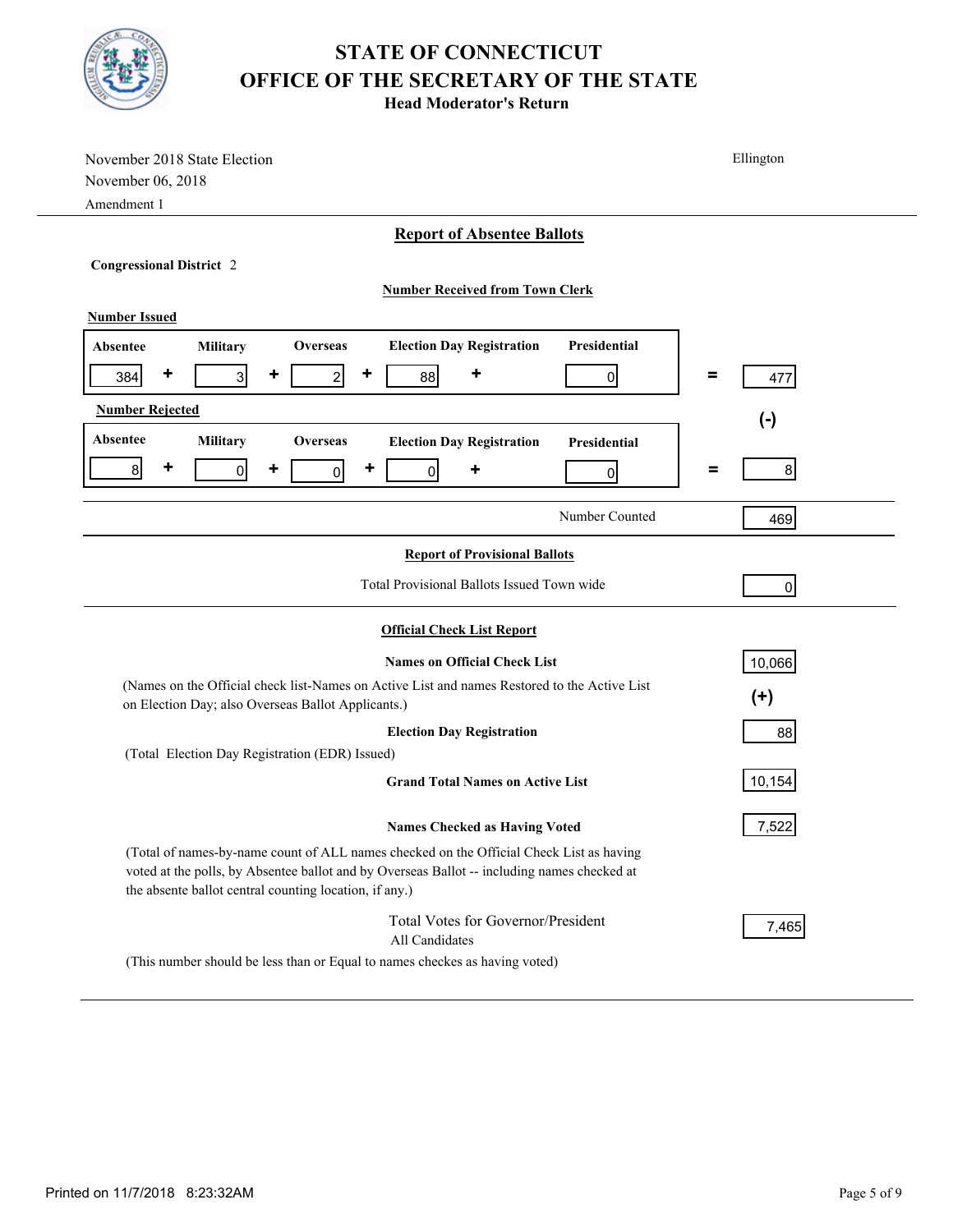

**Head Moderator's Return**

November 2018 State Election November 06, 2018 Amendment 1

Ellington **Questions on Ballot TOWN** No Votes Yes Votes Ellington *1. "SHALL THE CONSTITUTION OF THE STATE BE AMENDED TO ENSURE (1) THAT ALL MONEYS CONTAINED IN THE SPECIAL TRANSPORTATION FUND BE USED SOLELY FOR TRANSPORTATION PURPOSES, INCLUDING THE PAYMENT OF DEBTS OF THE STATE INCURRED FOR TRANSPORTATION PURPOSES, AND (2) THAT SOURCES OF FUNDS DEPOSITED IN THE SPECIAL TRANSPORTATION FUND BE DEPOSITED IN SAID FUND SO LONG AS SUCH SOURCES ARE AUTHORIZED BY STATUTE TO BE COLLECTED OR RECEIVED BY THE STATE?"* 5899 816 *2. "SHALL THE CONSTITUTION OF THE STATE BE AMENDED TO REQUIRE (1) A PUBLIC HEARING AND THE ENACTMENT OF LEGISLATION LIMITED IN SUBJECT MATTER TO THE TRANSFER, SALE OR DISPOSITION OF STATE-OWNED OR STATE-CONTROLLED REAL PROPERTY OR INTERESTS IN REAL PROPERTY IN ORDER FOR THE GENERAL ASSEMBLY TO REQUIRE A STATE AGENCY TO SELL,*  5434 1103

> *TRANSFER OR DISPOSE OF ANY REAL PROPERTY OR INTEREST IN REAL PROPERTY THAT IS UNDER THE CUSTODY OR CONTROL OF THE AGENCY, AND (2) IF SUCH PROPERTY IS UNDER THE CUSTODY OR CONTROL OF THE DEPARTMENT OF AGRICULTURE*

> *OR THE DEPARTMENT OF ENERGY AND ENVIRONMENTAL PROTECTION, THAT SUCH ENACTMENT OF LEGISLATION BE PASSED BY A TWO-THIRDS VOTE OF THE TOTAL MEMBERSHIP OF*

*(ESTIMATED \$500,000 STEAP GRANT)?"*

*EACH HOUSE OF THE GENERAL ASSEMBLY?"*

*3. "SHALL THE TOWN OF ELLINGTON APPROPRIATE \$1,635,000 FOR AN ADDITION TO THE ELLINGTON TOWN HALL, AND AUTHORIZE THE ISSUANCE OF BONDS AND NOTES TO FINANCE THE PORTION OF THE PROJECT COST NOT PAID FROM GRANTS* 

2564 4665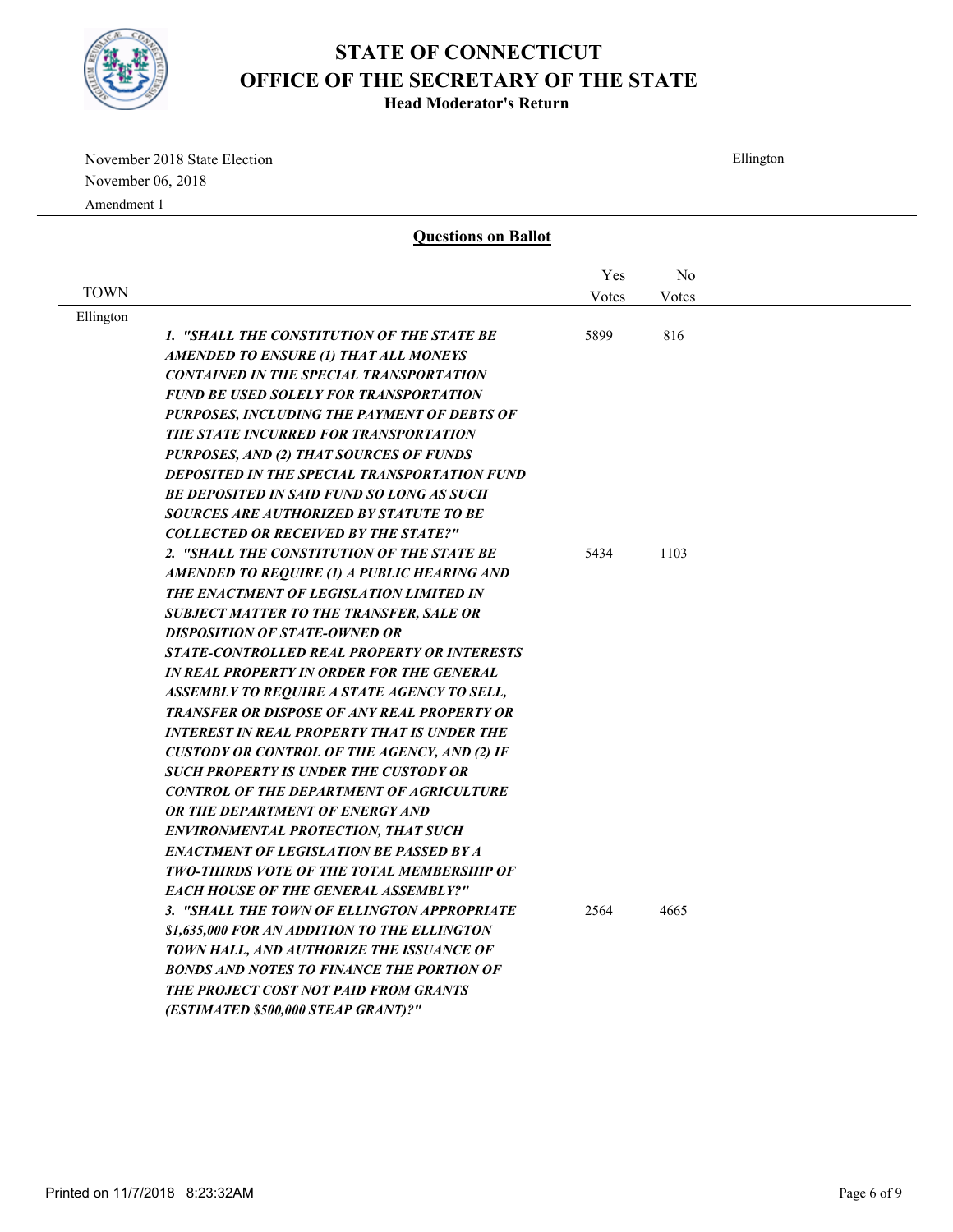

| November 2018 State Election                           |      | Ellington |  |
|--------------------------------------------------------|------|-----------|--|
| November 06, 2018                                      |      |           |  |
| Amendment 1                                            |      |           |  |
| 4. "SHALL THE TOWN OF ELLINGTON APPROPRIATE            | 2278 | 5065      |  |
| \$2,625,000 FOR ATHLETIC FACILITY IMPROVEMENTS         |      |           |  |
| AT ELLINGTON HIGH SCHOOL INCLUDING FOOTBALL            |      |           |  |
| FIELD CONVERSION TO ARTIFICIAL TURF AND                |      |           |  |
| ATHLETIC FACILITY LIGHTING INSTALLATION, AND           |      |           |  |
| AUTHORIZE THE ISSUANCE OF BONDS AND NOTES TO           |      |           |  |
| FINANCE THE PORTION OF THE PROJECT COST NOT            |      |           |  |
| <b>PAID FROM GRANTS (ESTIMATED \$1,000,000 CT DEEP</b> |      |           |  |
| GRANT)?"                                               |      |           |  |
| 5. "SHALL LANGUAGE BE ADDED TO SECTIONS 602            | 5519 | 1408      |  |
| AND 1006 TO PROVIDE THAT A REFERENDUM VOTE             |      |           |  |
| ON THE ANNUAL TOWN BUDGET SHALL BE HELD TWO            |      |           |  |
| (2) WEEKS, RATHER THAN ONE (1) WEEK, AFTER THE         |      |           |  |
| ANNUAL TOWN BUDGET MEETING IS ADJOURNED                |      |           |  |
| AND TO CLARIFY THAT ADDITIONAL REFERENDUM              |      |           |  |
| <i>VOTES WILL BE HELD EVERY OTHER WEEK</i>             |      |           |  |
| <b>THEREAFTER UNTIL THE BUDGET IS ADOPTED?"</b>        |      |           |  |
| 6. "SHALL LANGUAGE BE ADDED TO SECTION 205             | 3683 | 3226      |  |
| AMENDING THE TIMEFRAME TO FILL VACANCIES IN            |      |           |  |
| <b>ELECTIVE TOWN OFFICES FROM 45 DAYS TO 30</b>        |      |           |  |
| DAYS?"                                                 |      |           |  |
| 7. "SHALL LANGUAGE BE ADDED TO SECTION 205             | 4058 | 2734      |  |
| PROVIDING THAT THE TERM FOR THE VACANT                 |      |           |  |
| <b>ELECTIVE OFFICE FILLED WILL CONTINUE FOR THE</b>    |      |           |  |
| <b>REMAINDER OF THE OFFICE TERM RATHER THAN</b>        |      |           |  |
| <b>UNTIL THE NEXT REGULAR ELECTION?"</b>               |      |           |  |
| 8. "SHALL THE SECTION CREATING THE PUBLIC              | 2633 | 3913      |  |
| <b>SAFETY COMMISSION BE REPEALED?"</b>                 |      |           |  |
| 9. "SHALL LANGUAGE BE ADDED TO SECTION 923             | 5174 | 1794      |  |
| <b>ENABLING THE BOARD OF SELECTMEN TO PROVIDE</b>      |      |           |  |
| <b>ADDITIONAL MEANS OF EMERGENCY SERVICES IN</b>       |      |           |  |
| LIEU OF THE TOWN'S CURRENT VOLUNTEER                   |      |           |  |
| SERVICES SHOULD THE ORGANIZATIONS BECOME               |      |           |  |
| <b>INCAPABLE OF PROVIDING SERVICES AS DEFINED IN</b>   |      |           |  |
| <b>THEIR CONTRACTS?"</b>                               |      |           |  |
| 10. "SHALL LANGUAGE BE ADDED TO SECTION 302            | 3620 | 3088      |  |
| <b>PROHIBITING THE TOTAL VOTES CAST FOR AN</b>         |      |           |  |
| UNSUCCESSFUL FIRST SELECTMAN CANDIDATE                 |      |           |  |
| <b>FROM COUNTING TOWARD THE CANDIDATE'S VOTES</b>      |      |           |  |
| <b>FOR A SEAT ON THE BOARD OF SELECTMEN?"</b>          |      |           |  |
| 11. "SHALL LANGUAGE BE ADDED TO SECTION 605            | 5630 | 1188      |  |
| <b>CLARIFYING THAT ADVANCE NOTICE OF A SPECIAL</b>     |      |           |  |
| <b>TOWN REFERENDUM TO OVERRULE ACTION TAKEN</b>        |      |           |  |
| AT A TOWN MEETING BE PUBLISHED IN THE                  |      |           |  |
| <i><b>NEWSPAPER?"</b></i>                              |      |           |  |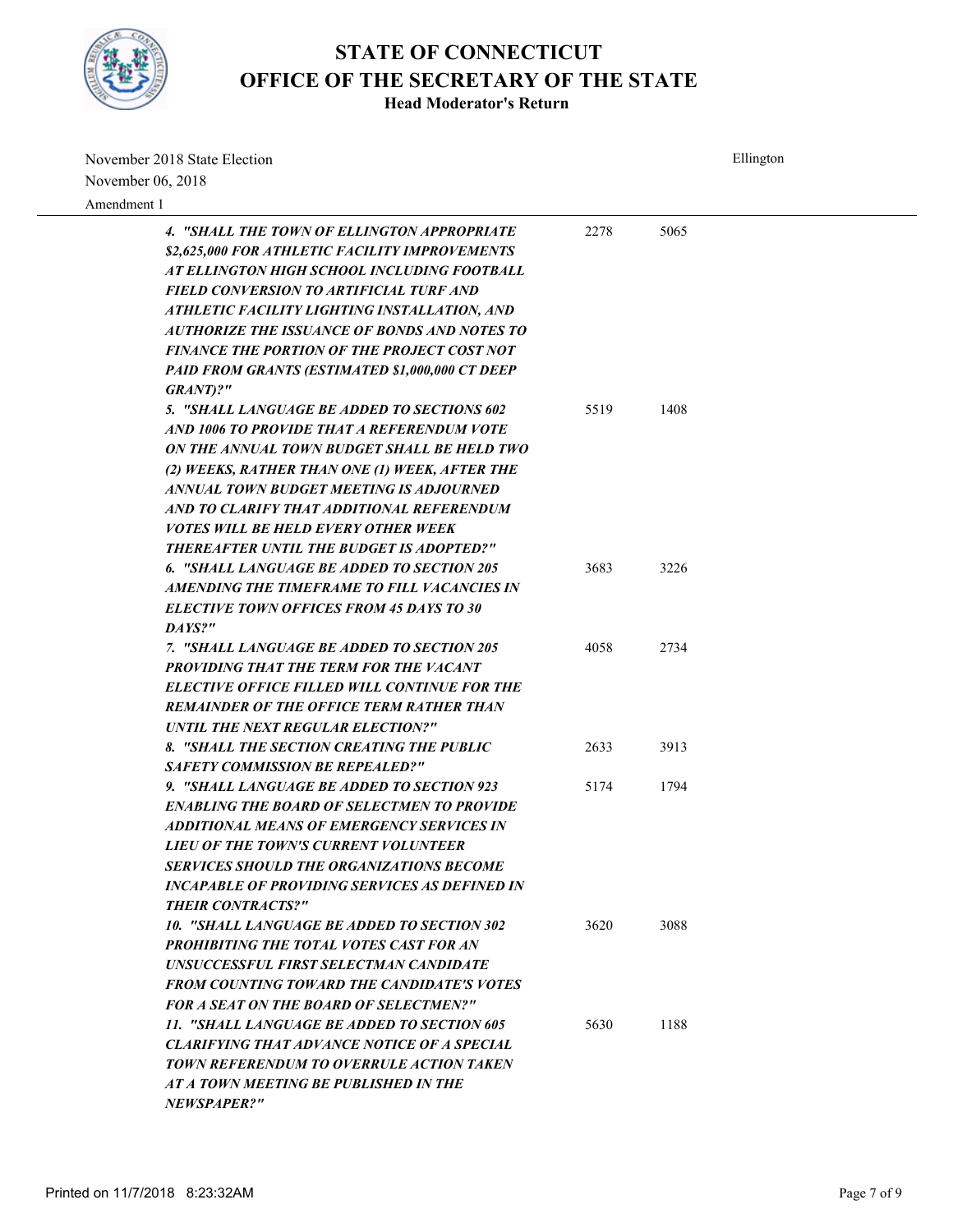

| November 2018 State Election<br>November 06, 2018                                                                                                                                                                                                                                                                                                                                                                                                                                                                                                                                                                                                |      | Ellington |
|--------------------------------------------------------------------------------------------------------------------------------------------------------------------------------------------------------------------------------------------------------------------------------------------------------------------------------------------------------------------------------------------------------------------------------------------------------------------------------------------------------------------------------------------------------------------------------------------------------------------------------------------------|------|-----------|
| Amendment 1                                                                                                                                                                                                                                                                                                                                                                                                                                                                                                                                                                                                                                      |      |           |
| 12. "SHALL LANGUAGE BE ADDED TO SECTION 605<br>AMENDING THE MINIMUM PERCENTAGE OF VOTERS<br>NEEDED TO VOTE IN A SPECIAL TOWN REFERENDUM<br><b>TO OVER RULE ACTION TAKEN AT A TOWN MEETING</b><br><b>FROM 15% TO 10%?"</b>                                                                                                                                                                                                                                                                                                                                                                                                                        | 2276 | 4581      |
| 13. "SHALL A CHAPTER ENTITLED "LIBRARY BOARD<br><b>OF TRUSTEES" BE CREATED ALLOCATING</b><br><b>RESPONSIBILITY FOR THE ADMINISTRATION OF</b><br><b>HALL MEMORIAL LIBRARY TO THE LIBRARY BOARD</b><br>OF TRUSTEES AND ALLOCATING EXCLUSIVE<br><b>CONTROL FOR THE MAINTENANCE, CARE AND</b><br><b>REPAIR OF LIBRARY FACILITIES AND LIBRARY</b><br><b>GROUNDS TO THE DEPARTMENT OF PUBLIC WORKS</b><br>AND SHALL LANGUAGE BE ADDED TO SECTION 910<br><b>PROVIDING THAT THE DEPARTMENT OF PUBLIC</b><br>WORKS SHALL HAVE EXCLUSIVE CONTROL OF THE<br><b>CARE, MAINTENANCE AND REPAIR OF HALL</b><br><b>MEMORIAL LIBRARY FACILITIES AND GROUNDS?"</b> | 4216 | 2625      |